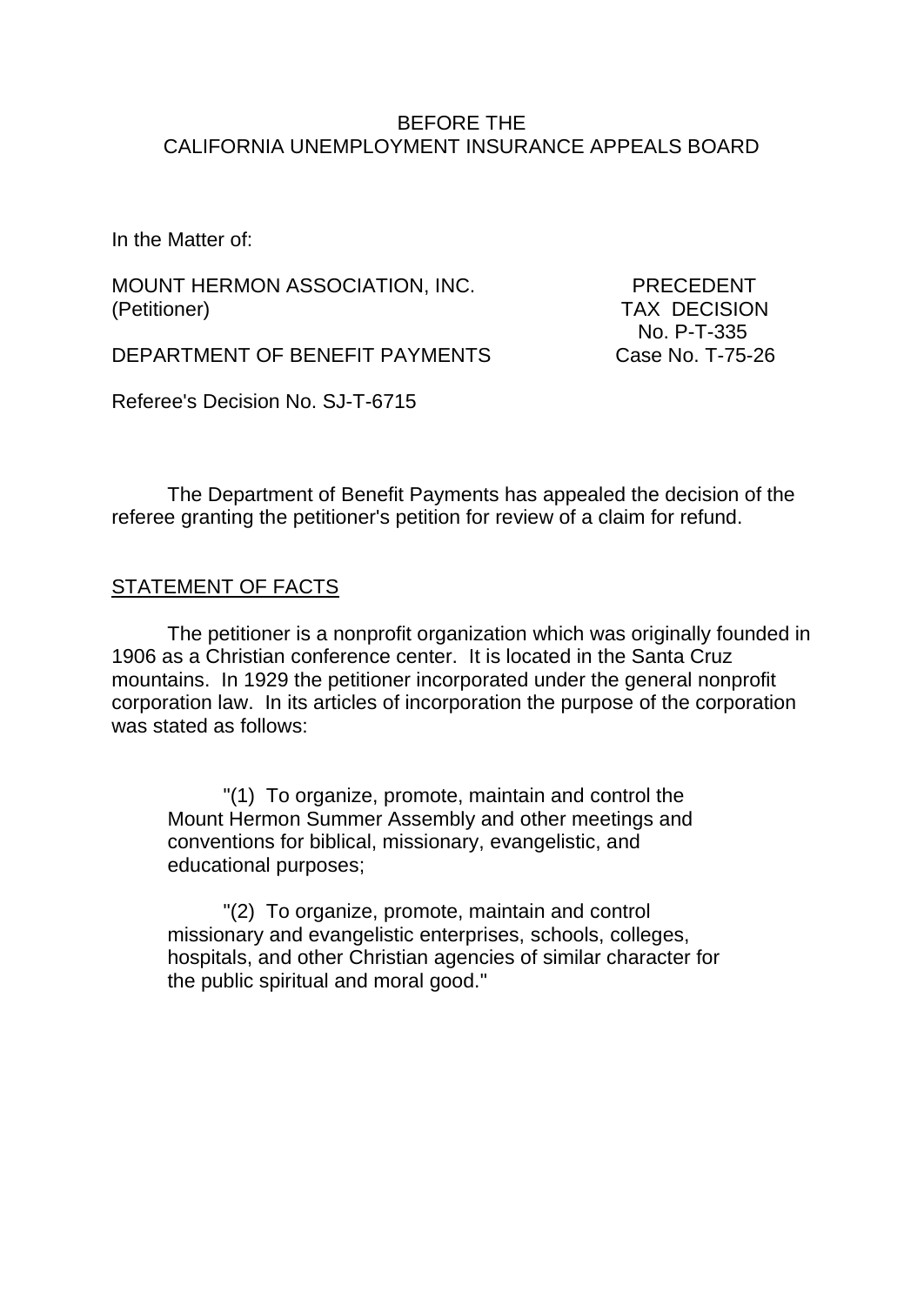The petitioner has a board of trustees, currently composed of seven members, who are responsible for the spiritual aspects of its operation; a board of directors, elected by the board of trustees, is responsible for the financial activities of its operation. To be eligible for the board of trustees, members are required to be of legal age and communicants in good standing of the evangelical denominations of the Christian faith in California. There are no membership dues or fees.

Originally Mount Hermon presented a summer meeting type of a program which has now evolved into a full year-round activity. In the pamphlet relating to morning worship at Mount Hermon Christian Conference Center for Sunday, July 20, 1975 the following appears:

### "THIS IS MOUNT HERMON

"After much prayer and evidence of God's clear leading, Mount Hermon was founded in April, 1906. Today it comprises 440 acres. From its founding, Mount Hermon has held to the purpose of building lives for Christ. Operating year-round, Mount Hermon carries on a four-faceted ministry: 1) Providing an interdenominational summer camp and conference ministry for youth, adults, and families; 2) Specialized weekend and midweek camps and conferences in the winter for pastors, families, couples, Christian writers, single career adults, youth, etc.; 3) Three separate facilities for evangelical groups wishing to do their own programming, September-June; and 4) An auxiliary ministry to churches -- pulpit supply, youth retreats, banquets, etc. -- through its own staff members and visiting speakers. Redwood Camp for juniors and junior highs provides a thrilling experience under careful supervision of trained counselors and leaders. Ponderosa Lodge, Mount Hermon's youth resort, greatly enhances senior high programming. The adult and family conferences at the Conference Center feature resource leaders of international stature. A day camping program and nursery facilities keep the children of conference guests purposefully busy and happy under excellent supervision. Sunday School and Church are provided on Sundays through the summer.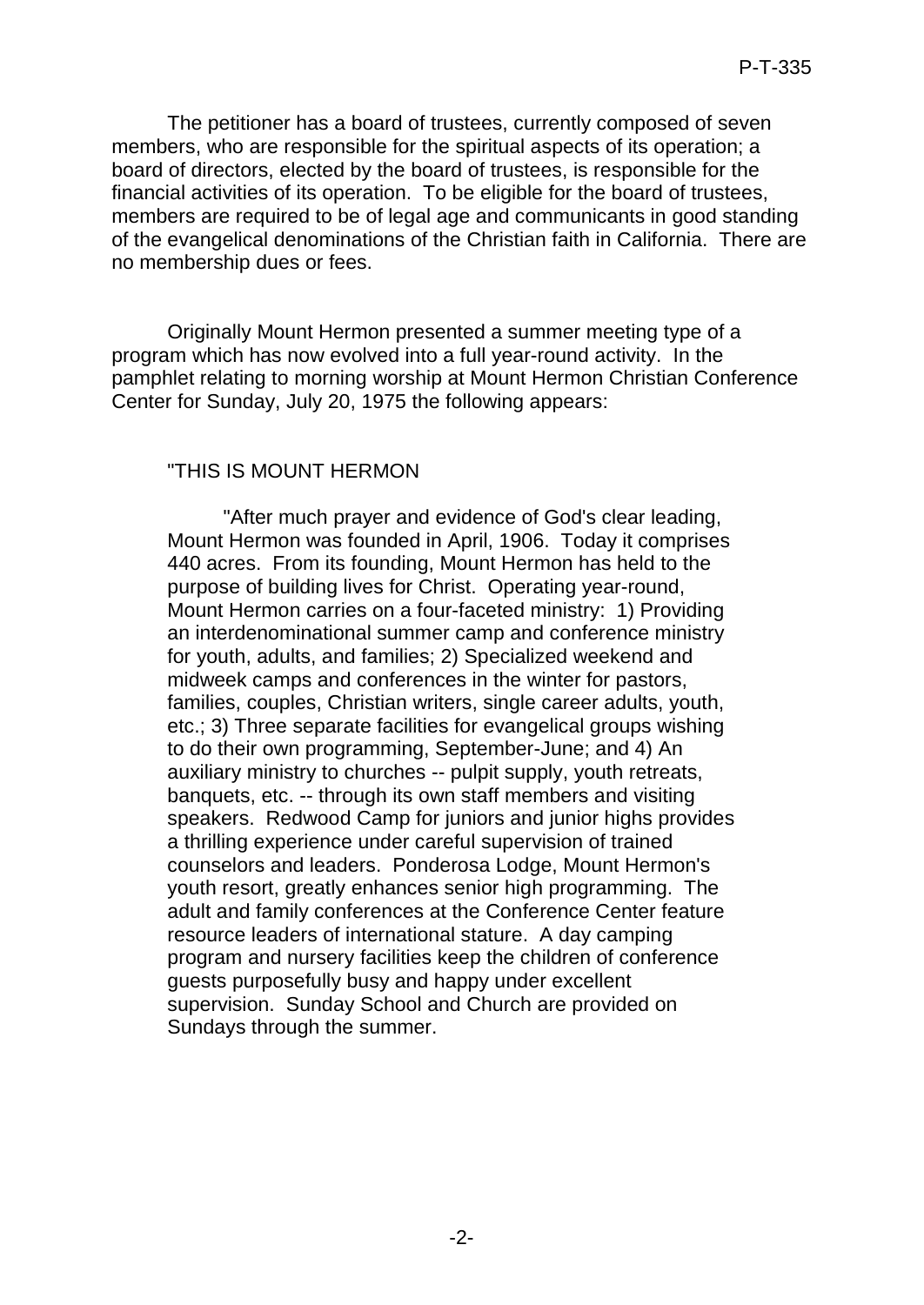"From simple beginnings, Mount Hermon has grown to a thriving community. Over 450 privately owned cottages nestle in the hills, and 150 families make this their year-round home. Mount Hermon maintains 15 miles of surfaced roads and a complete water system for its property owners and conference guests, as well as a bookstore, real estate office, and post office.

### "YOU ARE INVITED

"You are invited to enjoy all that Mount Hermon has to offer: trails among the Redwoods, the view from Inspiration Point, Ferndell Falls, and the Memorial Chapel. There are a variety of recreation activities available -- swimming, boating, tennis, volleyball, horseshoes, softball, shuffleboard, croquet, football, badminton, or basketball.

"You are also welcome to worship at the daily conference sessions under the ministry of leading Bible teachers. Counsel regarding your personal relationship to Jesus Christ or life problems is always available."

In the hymnal booklet for Mount Hermon morning worship on Sunday, August 30, 1970 the following appears:

#### "WELCOME TO MOUNT HERMON

"We are glad to have you and your family come to enjoy the beauty of Mount Hermon and the physical and spiritual refreshment available here.

"Mount Hermon, founded in 1906, is thoroughly committed to the inspiration and authority of Scripture and the Christ revealed therein Statements of Belief (see inside of hymnal cover) are available on request at the office. Operating year-round, Mount Hermon carries on a four-faceted ministry: 1) as a summer resort for youth, adults, and families; 2) specialized weekend and midweek camps and conferences in the winter for pastors, families, couples, single career adults, youth, etc., 3) September-June facilities for evangelical groups wishing to do their own programming; and 4) an auxiliary ministry to churches -- pulpit supply, youth retreats, banquets, etc. -- through its own staff members and visiting speakers.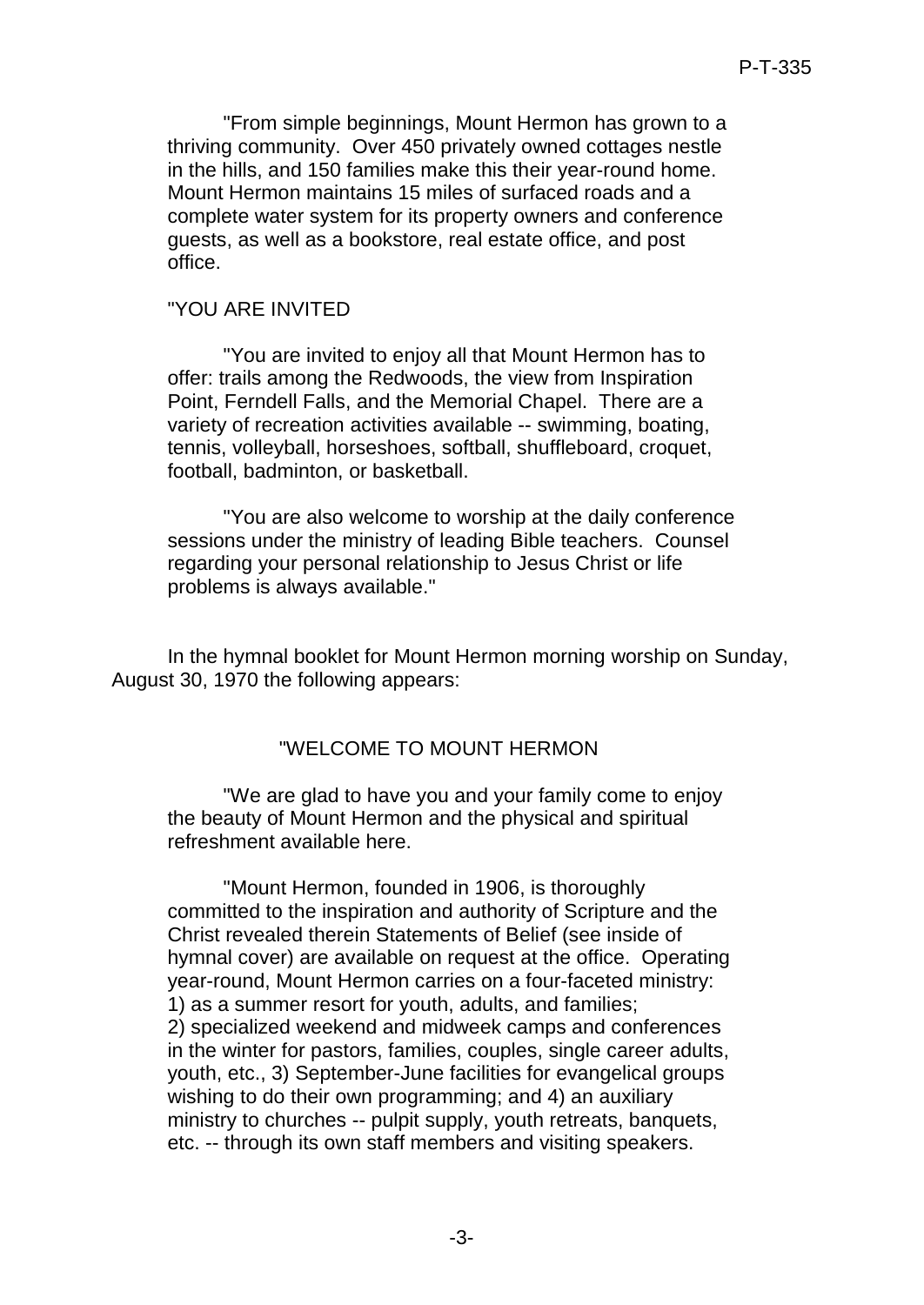"Consisting of 440 acres, Mount Hermon has three year-round facilities -- the Conference Center (500 capacity), Redwood Camp (200 capacity), and our exciting new Ponderosa Lodge (200 capacity).

"Guided tours of Mount Hermon Park are scheduled each week of the summer. Maps are available at the office for self-guided tours. We especially encourage you to enjoy our three-mile streamside trail system and to visit the Sequoia Trail Meditation Chapel.

"Mount Hermon's ministry is carried on through the faithful giving of thousands of Christian friends who are convinced of the effectiveness of the camp and conference ministry. We invite you to share as God may direct.

"Our Executive Director and the Bible teachers of each week's conference will welcome the privilege to counsel with you regarding your own personal relationship to Christ. Please express your interest directly to them or contact the office."

Redwood Camp, which is mentioned in the booklet, consists of facilities designed primarily for elementary-junior high school youngsters and has its own dining facilities, own cabins, and basically its own recreation area. It is situated on 50 to 75 acres of land. Redwood Camp was originally constructed about the time that Mount Hermon was founded, and does not have adequate heating facilities for winter usage.

Ponderosa Lodge, also alluded to in the booklet, is a high school-college facility and is a fairly new and modern structure. It has a lodge, dining facilities, and a series of cabins. It is smaller than Redwood Camp.

The third facility mentioned is called the Mount Hermon Center. It is built around an auditorium and is described as a sanctuary. It has four other meeting places of smaller size. It has a chapel, a dining facility, and an administration unit. There are also approximately 200 rental units for families and individuals in the center. The estimated value of the physical assets at Mount Hermon is \$3,000,000 and the operating budget exceeds well over \$1,000,000. Mount Hermon has also established and sold from a part of its acreage a residential subdivision of privately owned cottages.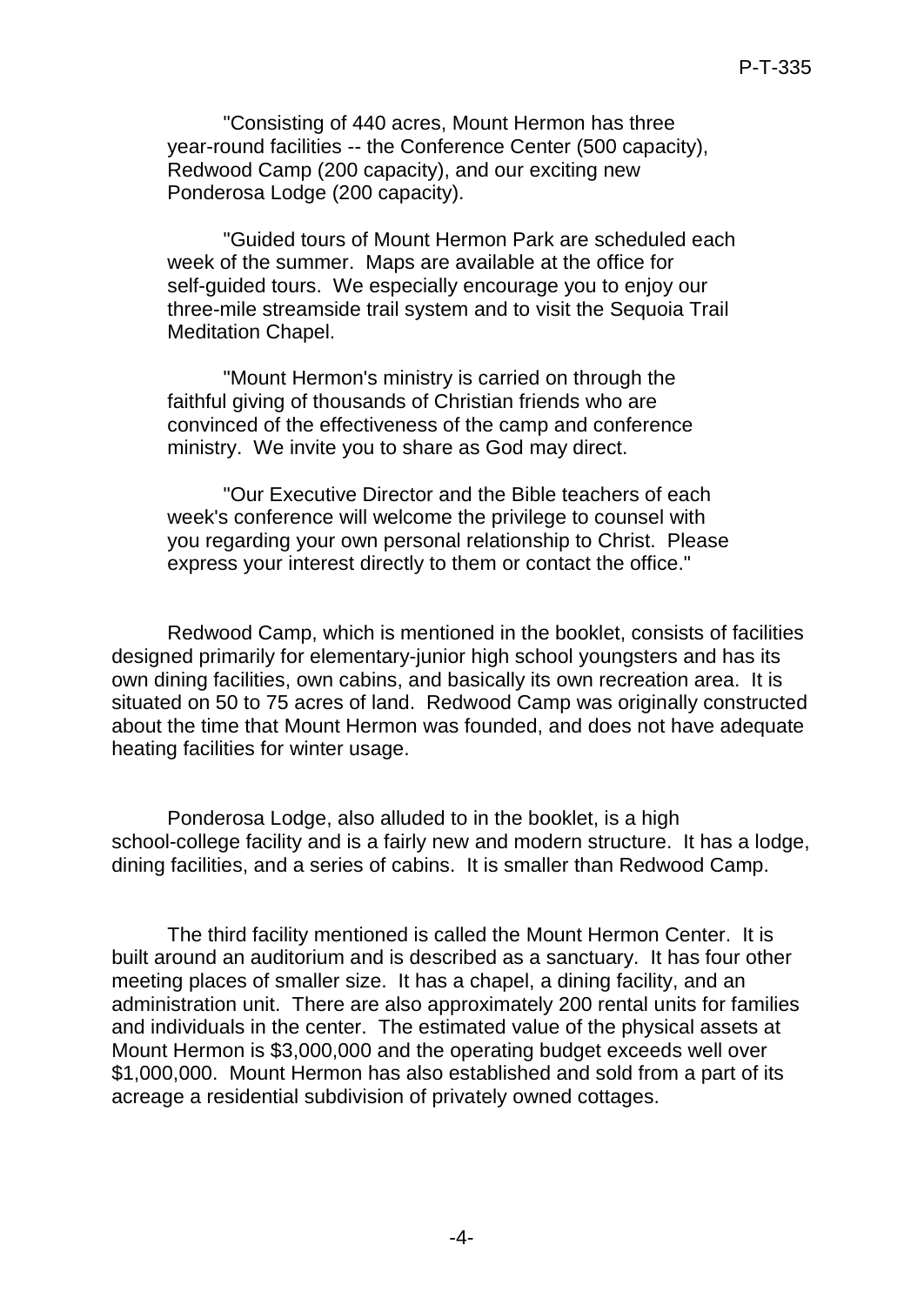Each summer Mount Hermon employs approximately 200 counselors to man the programs and operational aspects at Redwood Camp and Ponderosa Lodge. This staff must adhere to Mount Hermon's statement of belief. The students are hired for the specific purpose of working with and counseling the young people. There is one counselor for each seven youths in attendance and the counselor leads group discussions and Bible studies, as well as the physical activities.

In the Mount Hermon Log, a publication of the Mount Hermon Christian Conference Center for February 1973 the following summer schedules for Redwood Camp and Ponderosa Lodge are set forth and are listed here as an illustration of the program at those two facilities:

## "1973 SUMMER SCHEDULE

### "Redwood Camp

"June 24-30 - Junior High Camp I (Grades 7-8) July 1-7 - Junior Camp I (Grades 4-6) July 8-14 - Music Camp (Grades 5-8) July 15-21 - Evangelical Free Church July 22-28 - Junior High Camp II July 29-August 4 - Junior Camp II August 5-11 - Junior Camp III August 12-24 - Junior Camp IV, Junior High Camp IV, CILT Program (12 days) August 26-September 1 - Junior High Camp III

"Ponderosa Lodge

"June 17-23 - Young Life Campaigners June 23-30 - Christian Reformed Churches July 1-7 - Cathedral at the Crossroads July 8-14 - Senior High Week I July 15-21 - Senior High Week II July 22-28 - Senior High Week III (Discipling Week) July 29-August 4 - Frosh Week I (Grade 9) August 5-11 - Senior High Week IV August 12-18 - Senior High Week V (Football and Lifesaving Sections) August 19-25 - Frosh Week II August 26-September 1 - Senior High Week VI (Scuba Section) September 1-3 - College Rookie Weekend September 3-7 - College Conference"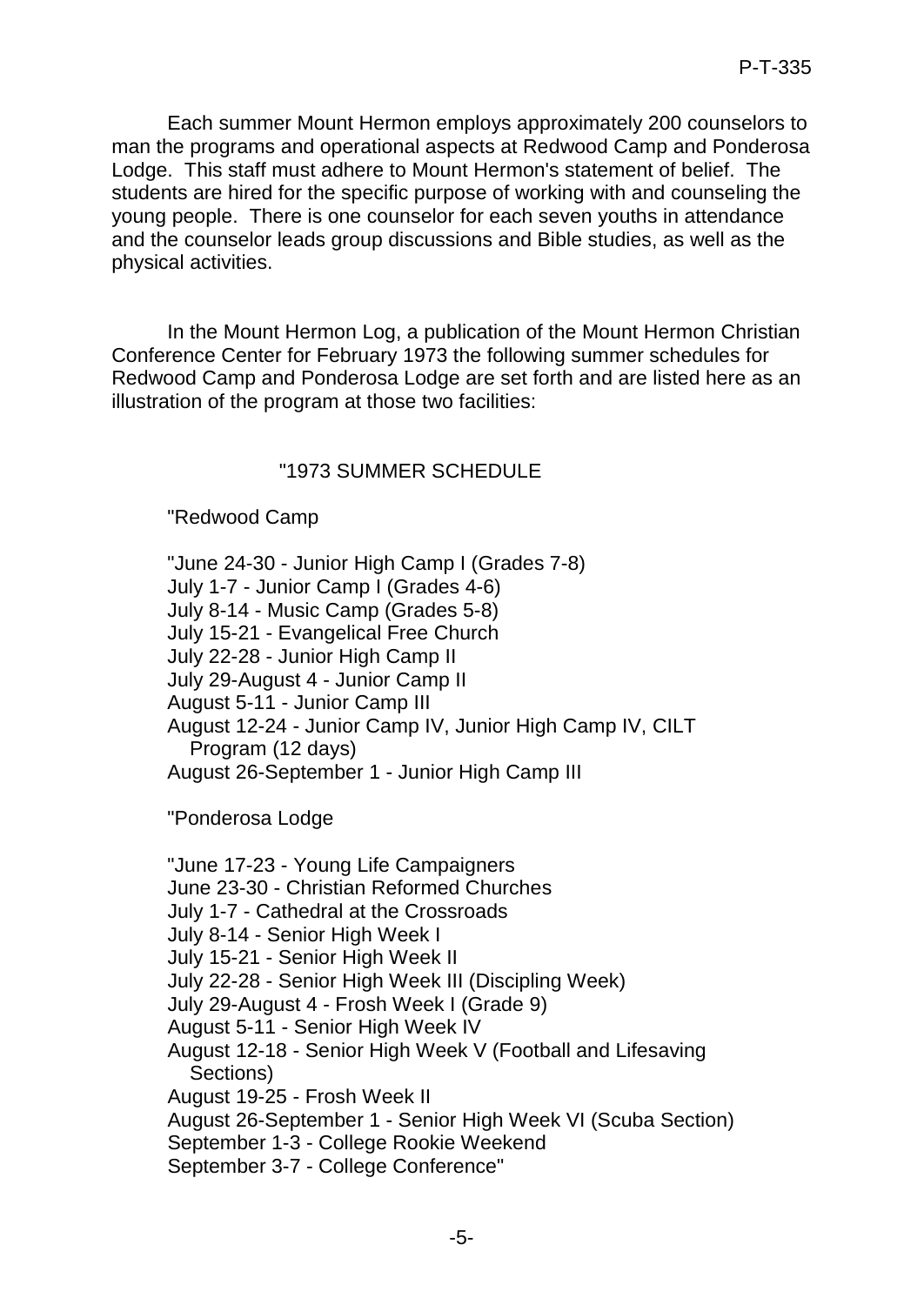There are approximately 12,000 people who use Mount Hermon facilities during the summer months from June to September and approximately 30,000 persons who use the facilities during the entire year.

Mount Hermon employs four ordained ministers. During the summer months there are worship services on every Sunday and some 800 to 900 persons attend such services. Approximately half this number are in attendance at Mount Hermon to participate in various conferences and the other half come from families who generally reside in the area.

During the week, there are regularly scheduled Mount Hermon conferences, but there are also guest conferences during this period. Following is a schedule at the Conference Center for 1973 as set out in the Mount Hermon Log for February 1973:

"Conference Center

"June 17-July 14 - Mount Hermon Senior High Men's Ecology **Corps** June 17-23 - JEMS June 23-30 - Christian Reformed Churches July 1-7 - Mount Hermon Family I July 8-14 - Mount Hermon Church Music and Discipleship Week July 15-21 - Evangelical Free Churches July 22-28 - Overseas Crusades July 29-August 4 - Dallas Seminary August 5-11 - Biola August 12-18 - Mount Hermon Family II August 19-25 - Mount Hermon Family III August 26-September 1 - Mount Hermon Family Vacation Special September 1-3 - Mount Hermon Labor Day Weekend September 3-7 - Mount Hermon Family IV

"Guest Conferences

"June 17-23 - Japanese Evangelical Missionary Society - Mr. John Hoagland, Bible Teacher and Director of the Missionary Literature Foundation, Burbank; Mr. Ken Kudo, Campus Minister, Twin Lakes Baptist Church, Santa Cruz; Mr. Sam Tonamura, Executive Director of the JEMS, Los Angeles.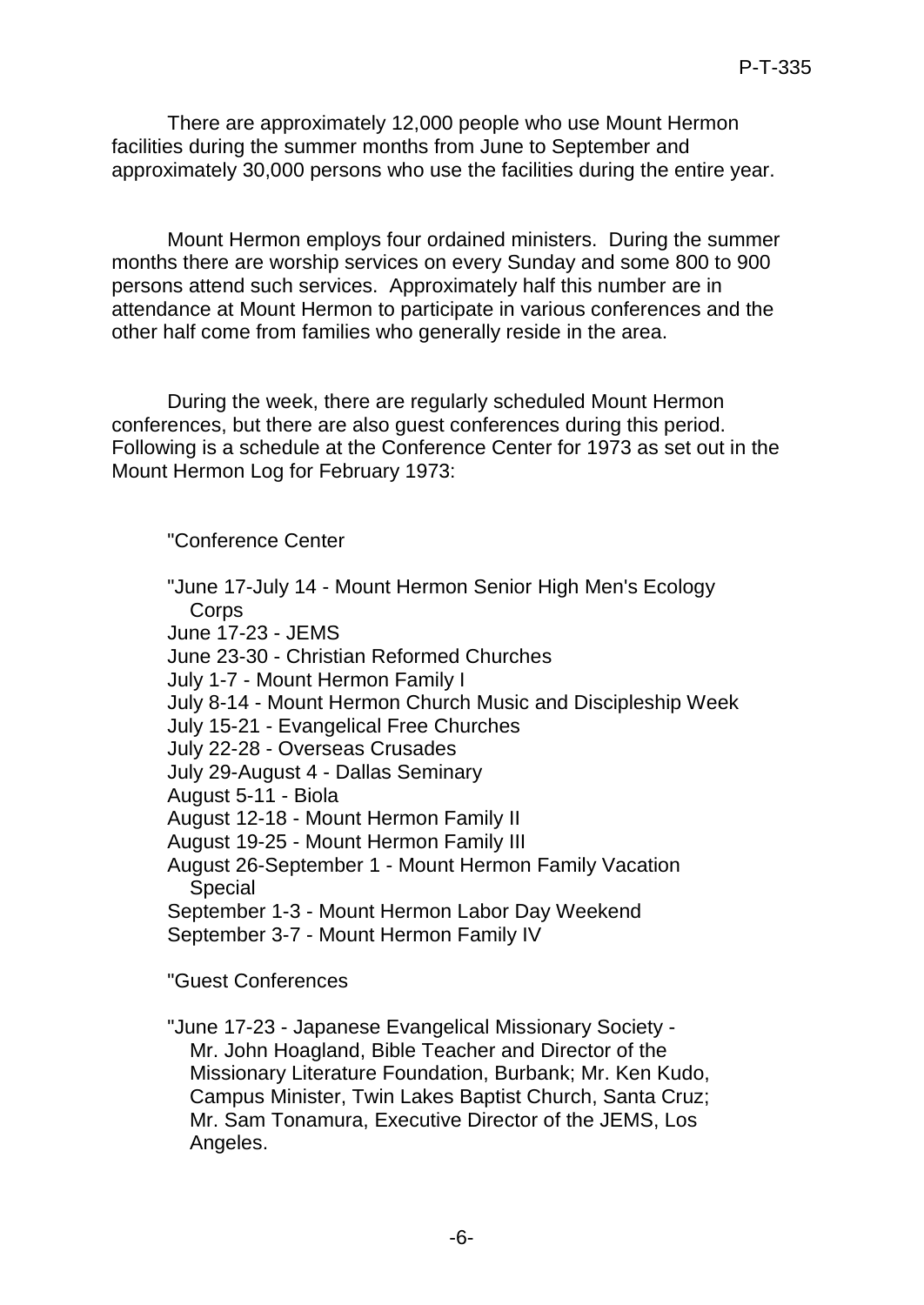- "June 23-30 Christian Reformed Family (Saturday dinner through Saturday breakfast). Dr. Mark Lee, author, and President of Simpson College, San Francisco; Dr. John Primus, faculty of Calvin College, Grand Rapids, Michigan.
- "July 15-21 Evangelical Free Churches of Northern California Family Conference - Dr. Mark Lee, author and President of Simpson College, San Francisco; Mr. Ken Poure, Director of Extension Ministries, Hume Lake Christian Conference Center, Fresno.
- "July 22-28 Overseas Crusades Family Vacation Conference Dr. Dick Hillis, Founder and General Director of Overseas Crusades, Palo Alto; Dr. Howard Hendricks, Professor of Christian Education at Dallas Theological Seminary, Dallas, Texas; Mr. Hans Wilhelm, Overseas Crusades Administrative staff, Palo Alto.
- "Plus, meet families from Overseas Crusades' various fields around the world.
- "July 29-August 4 Dallas Theological Seminary Conference Dr. Howard Hendricks, Mr. George Rutenbar, Dr. Richard Seume, Dr. Merrill Unger, and Dr. John Walvoord of the Dallas Faculty and staff share in this week of Biblical teaching.
- "August 5-11 Biola Conference Dr. Richard Chase, President of Biola College; Dr. Charles Feinberg, Dean of Talbot Theological Seminary; Dr. Curtis Mitchell, Professor of Biblical Survey at Biola College; Mr. Ray Schmautz, Student Body President at Talbot Seminary; and Dr. Sam Sutherland, President Emeritus of Biola College."

The family-type conference is under the direction and control of Mount Hermon and the other conferences are put on by outside organizations. During the other eight months of the year Mount Hermon calendars guest conferences and on occasion, if no such conference has been calendared, Mount Hermon will conduct a conference of its own. In the Mount Hermon Log the goals of the family conferences are set forth as follows: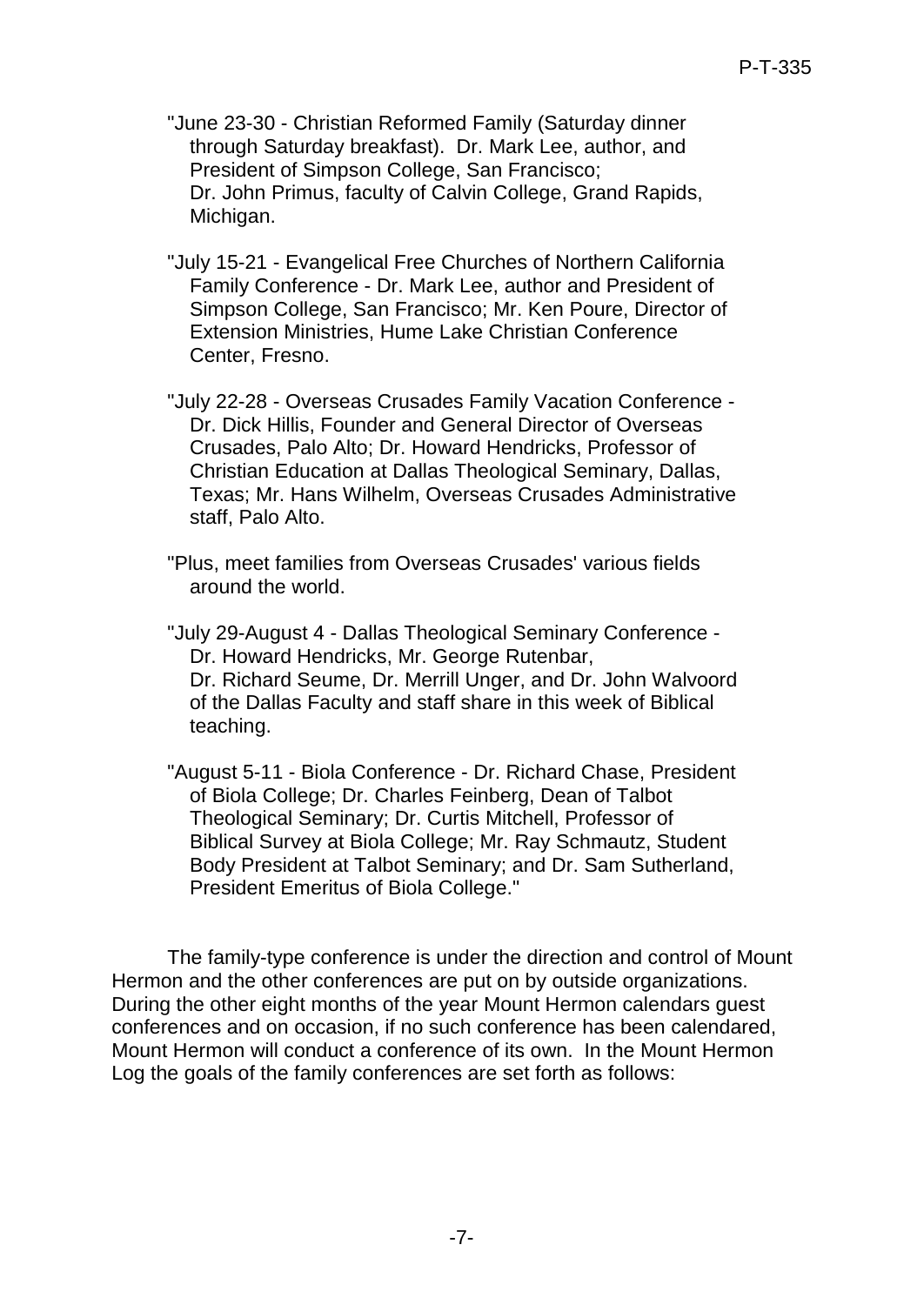# "HERE'S WHAT TO EXPECT AT A FAMILY CONFERENCE

"Every week in Mount Hermon's Conference Center summer schedule provides for all ages of the family through Nurseries (ages 0-5) and Day Camp (grades 1-6) morning and evening, and free swimming instruction for children; plus youth activities for Junior Highs and Senior Highs.

"Family Conferences include all this and more, with the family eating, sleeping, playing, praying, and thinking together.

Family campfires.

Family field day and picnic at the recreation field.

Family swim carnival.

Family beach feed, followed by the annual tradition of sand sculpture on a selected theme.

- A night out at the Fountain popcorn, banana splits, you name it.
- Prizes for family competition gift certificates at Fountain or Bookstore.

Special treats - "smores," watermelon, or whatever.

Pancake breakfast on the ridge near summit of Mount Hermon.

Creek walks, moonlight hikes, antiphonal sings, talent times, sleep-outs, star talks.

Moonlight train ride on Roaring Camp steam engine railroad. Sack lunches for extra outings of your own.

Special seminar(s) for "Parents w/o Partners."

The goals of our family conferences are:

- -- to give families an unforgettable vacation together, at rates within reach.
- -- to deepen each family member's love for and submission to the Lord Jesus Christ.
- -- to increase the love and regard for one another within the family unit.
- -- to become more comfortable in communication and doing things together.
- -- to make possible new friendships between families from various geographical, denominational, and racial backgrounds."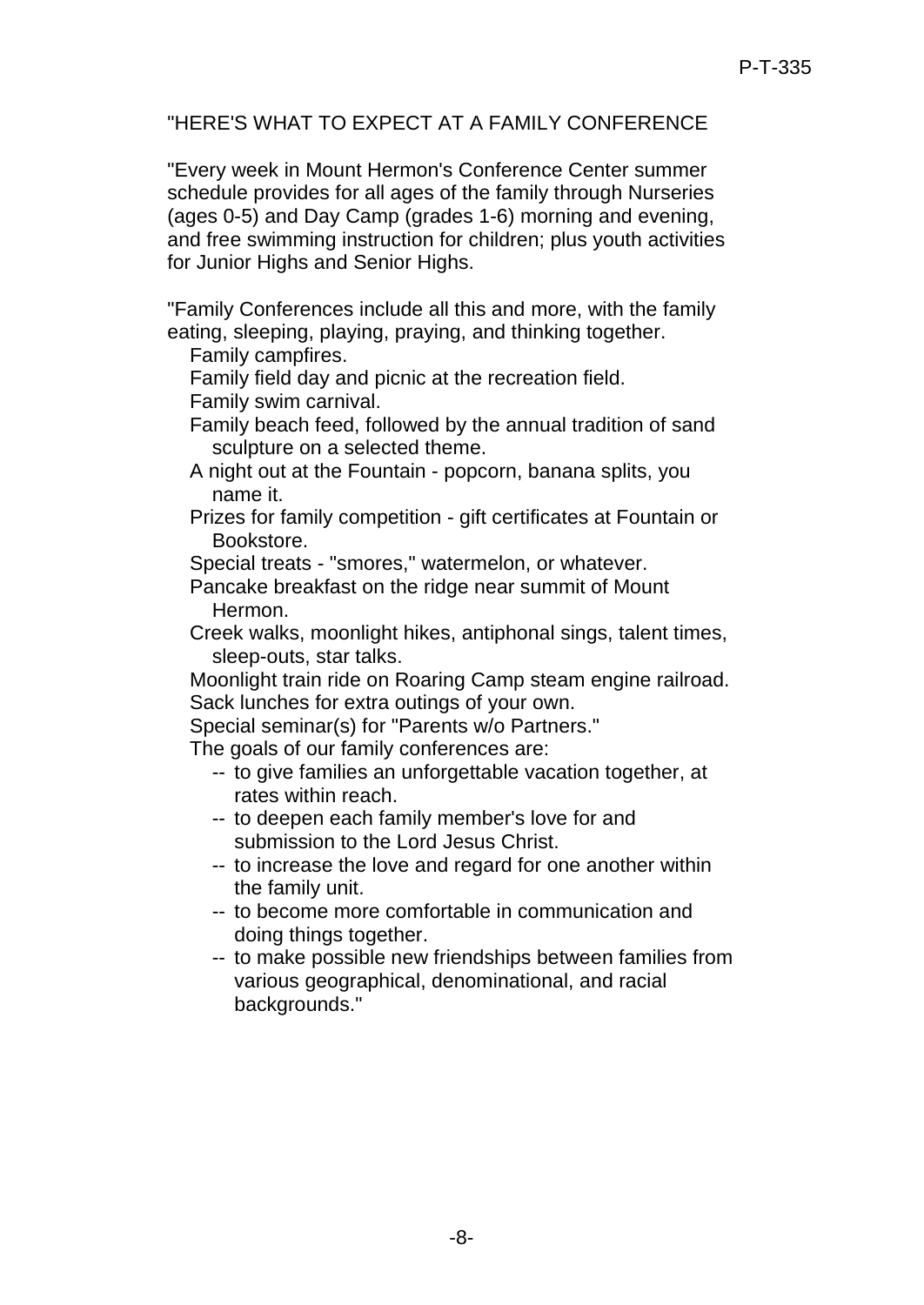The source of the funds for the operation of Mount Hermon comes from the rentals of the cabins and payment for food, together with contributions from individuals, churches, and foundations. Seventy percent of the petitioner's income is derived from the operation of its facilities and 30 percent from contributions. The bulk of the contributions is from individuals and individual churches. The petitioner has a permanent staff of approximately 35 persons including maintenance and housekeeping personnel, cooks, secretaries and four ordained ministers. The ministers are not ordained by the petitioner but by Protestant denominations. All employees must make a commitment to Christ, as must the sponsors of guest conferences. However, nonbelievers are permitted and invited to attend such conferences and services.

During periods of the year other than the summer months, services are conducted by the religious groups which hold conferences at Mount Hermon. During the year, approximately 50 percent of the services are conducted by ministers on Mount Hermon's staff. The other half of the time the services would be conducted by other religious organizations.

In addition to worship services the petitioner has recreational activities such as swimming, boating, tennis, volleyball, horseshoes, softball, shuffleboard, croquet, football, badminton, basketball, and hiking. Its facilities are used for conferences concerning family matters, Bible studies, and general Christian activities. There are conferences at which noted evangelists and theologians speak. The recreational activities are not considered to be an end in themselves but are conducted with the purpose of strengthening and inculcating Christian principles.

The petitioner stipulated to the following statement:

"The organization is not operated, supervised, controlled, or principally supported by a church or convention or association of churches. Financial support comes from a variety of protestant churches, individuals, and organizations on a contribution basis."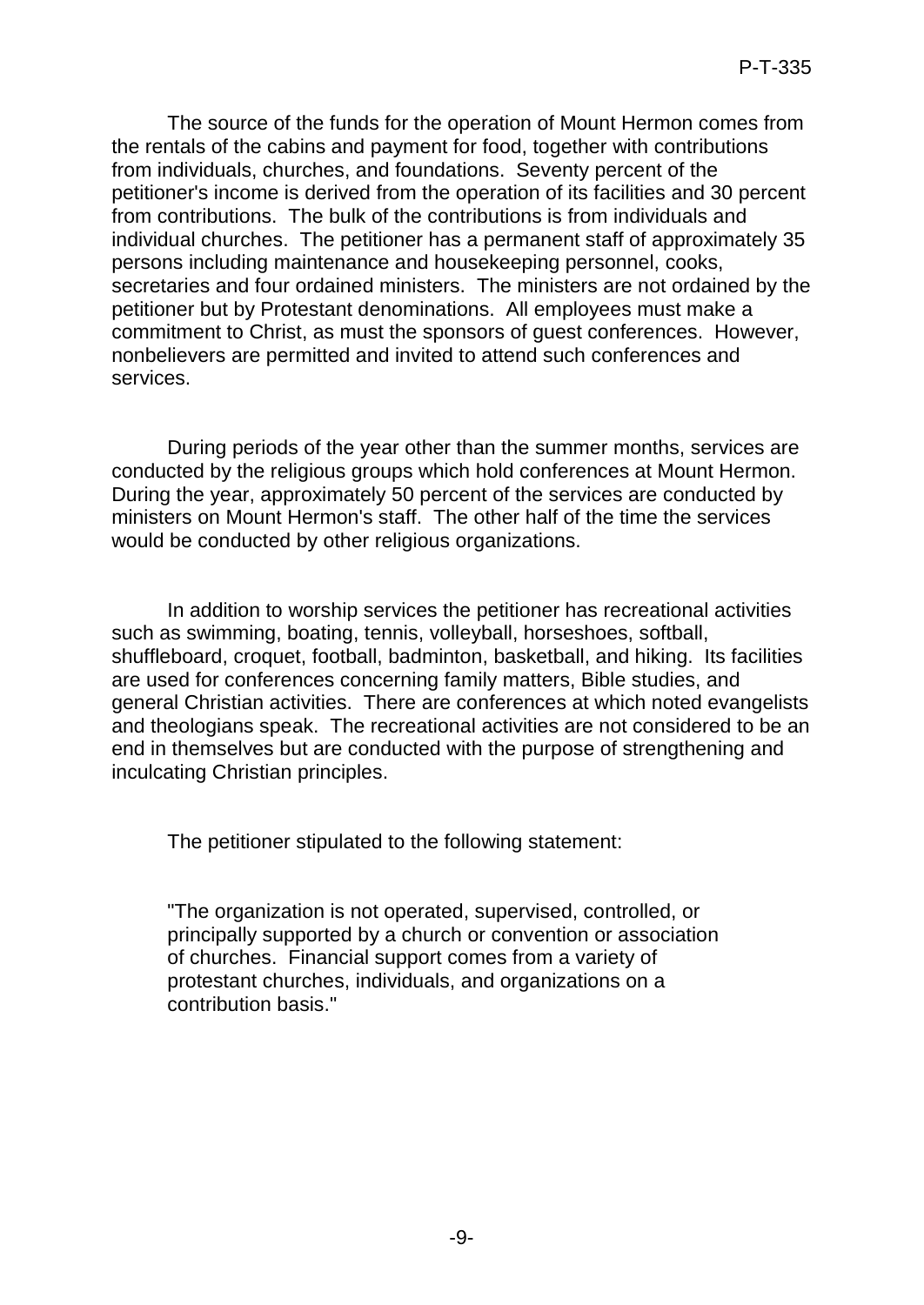The petitioner itself does not ordain ministers and considers that its entire staff ministers to the religious needs of the participants in the camp. Baptisms, weddings, and communion services are performed throughout the year.

# REASONS FOR DECISION

Prior to January 1, 1972, the petitioner was exempted from the payment of unemployment insurance taxes under the provisions of Unemployment Insurance Code section 634. That section excluded from the statutory definition of "employment," service performed in the employ of most nonprofit organizations that were organized and operated exclusively for religious, charitable, and other similar eleemosynary purposes. The petitioner is a religious organization of the type that qualified for that exemption.

Effective as of January 1, 1972, code section 634 was repealed. In its place the legislature enacted code section 608 extending coverage to services in the employ of most organizations formerly exempted by code section 634. It also enacted code section 634.5 which continues to grant exemption to a few such organizations.

Petitioner's claim of continued exemption from the payment of unemployment insurance taxes after January 1, 1972, is based upon either of two provisions of code section 634.5. Primarily, petitioner contends that it is a "church" within the meaning of that particular provision of code section 634.5(a)(1) which excludes from the code's definition of "employment," service that is performed in the employ of:

". . . a church or convention or association of churches . . ."

Alternatively, the petitioner contends that it is one of the other special types of religious organizations that come within the provisions of code section 634.5(a)(2) which excludes from the code's definition of "employment," service that is performed in the employ of:

". . . an organization which is operated primarily for religious purposes and which is operated, supervised, controlled, or principally supported by a church or convention or association of churches."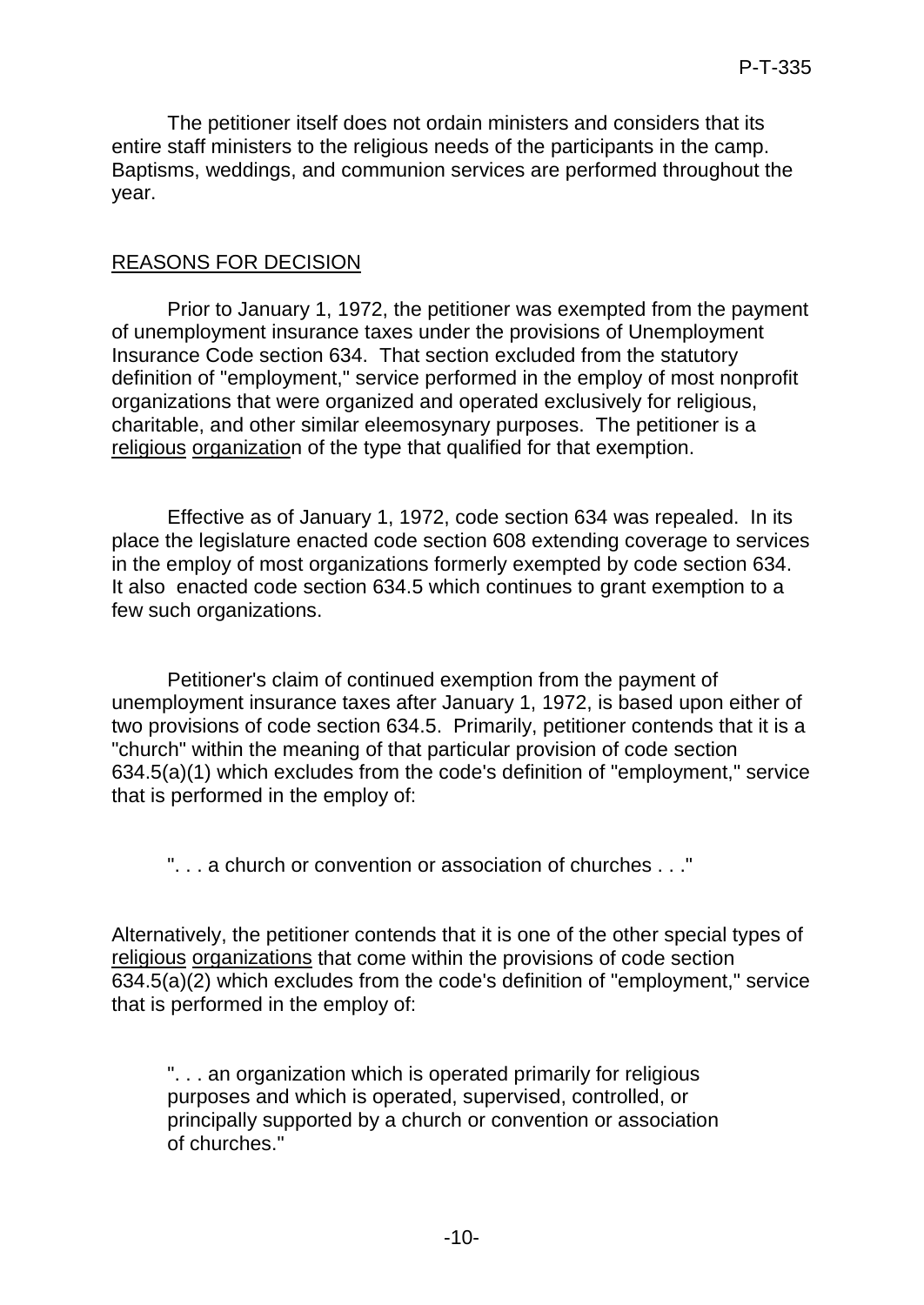Here the petitioner is primarily supported by donations from individuals, is responsible for its own supervision, and has stipulated that it is not subject to the control of a church or convention or association of churches. Clearly then the petitioner may not qualify for an exemption as a religious organization within the meaning of section 634.5(a)(2).

In our view the question that must be resolved in this case is whether or not the petitioner is exempt from taxation as a church or convention or association of churches within the meaning of section 634.5 of the Unemployment Insurance Code.

In order to assess the meaning of the term "church or convention or association of churches," it is appropriate that we determine how that phrase was introduced into California law. Research reveals that our legislature was motivated to enact section 634.5 of the Unemployment Insurance Code, which contains the cited wording, in order to remain in conformity with the national plan that governs the unemployment insurance program as prescribed in section 101 of the Unemployment Insurance Code. The California legislature did not define "church or convention or association of churches" but rather adopted the precise language that appears in the Federal Unemployment Tax Act (FUTA). It is clear that our legislature intended the provisions of section 634.5 to mean just what Congress intended the corresponding FUTA sections to mean. As the federal legislature did not expressly define the above-quoted term within FUTA, it is necessary to look beyond that legislation.

The phrase "church or convention or association of churches" was first used by Congress in the Unrelated Business Income Tax Law which it enacted in 1950. Research reveals that there were three congressional committee reports that accompanied the legislation (H.R. 8920) which was ultimately enacted as the Unrelated Business Income Tax Law. Of these, of particular interest to us is Senate Report No. 2375 (81st Congress, 2d Session) issued by the Senate Committee on Finance on August 22, 1950.

On pages 27 and 28 of this report the Committee stated that: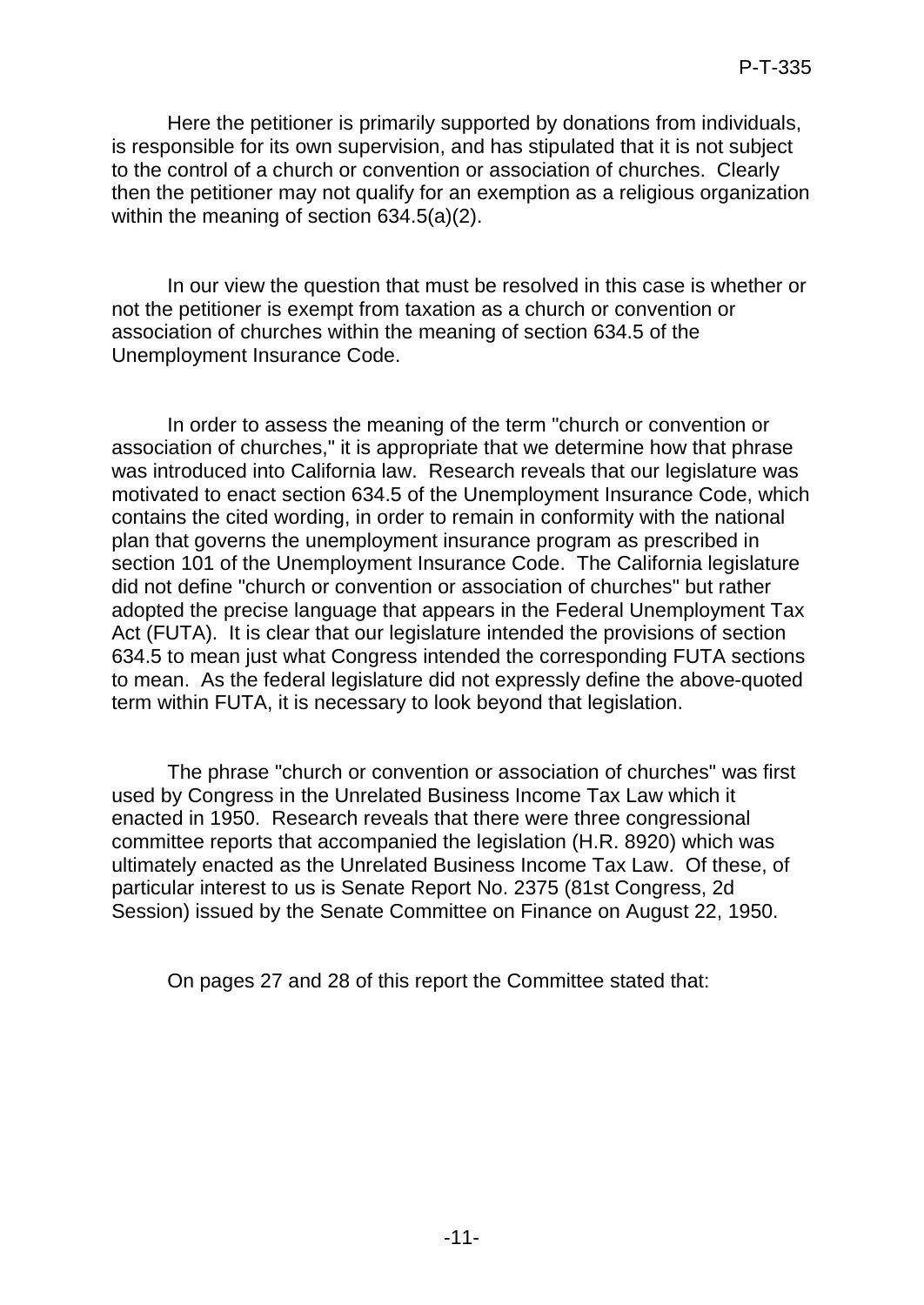"The House bill imposes the regular corporate income tax on certain tax-exempt organizations which are in the nature of corporations, and the individual income tax on tax-exempt trust, with respect to so much of their income as arises from active business enterprises which are unrelated to the exempt purposes of the organizations. . . . The tax does not apply to income of this type received by a church even though the church is held in the name of a bishop or other church official. However, the tax does apply to other exempt institutions under the auspices of the churches.

"The tax on unrelated business income under your committee's bill is imposed in the same manner and applies to the same organization as under the House bill except that it is made clear that associations or conventions of churches also are excluded from the tax. It was pointed out to your committee that in the case of some denominations each local church is autonomous and that as a result the central association or convention might not be exempted from tax in these cases under the House bill."

The only reported judicial decision interpretative of the issue under the provisions of the Unrelated Business Income Tax Act is found in DeLaSalle Institute v. United States (1961), 195 Fed Supp 891. The court traced enactment into federal tax legislation of the phrase "a church or convention or association of churches." It concluded that the income from the winery of the Christian Brothers, a Catholic religious order, was not exempt from taxation as income of a "church or convention or association of churches" despite the fact that under Roman Catholic Canon Law, the revenue from the winery was considered the income of the Roman Catholic Church itself.

At page 899, the federal court noted that the Senate Finance Committee added the phrase "or convention or association of churches" in response to a request from a spokesman for the Southern Baptist Convention as being a convention of churches rather than a church. At page 901, the court said:

"Plaintiff obviously is not a convention or association of churches, nor is the Christian Brothers Order a convention or association of churches. Plaintiff is an integral organization, as is the Christian Brothers Order. The Roman Catholic Church is a 'church.' Consequently, if plaintiff's income would not have been exempt under the original wording of the statute,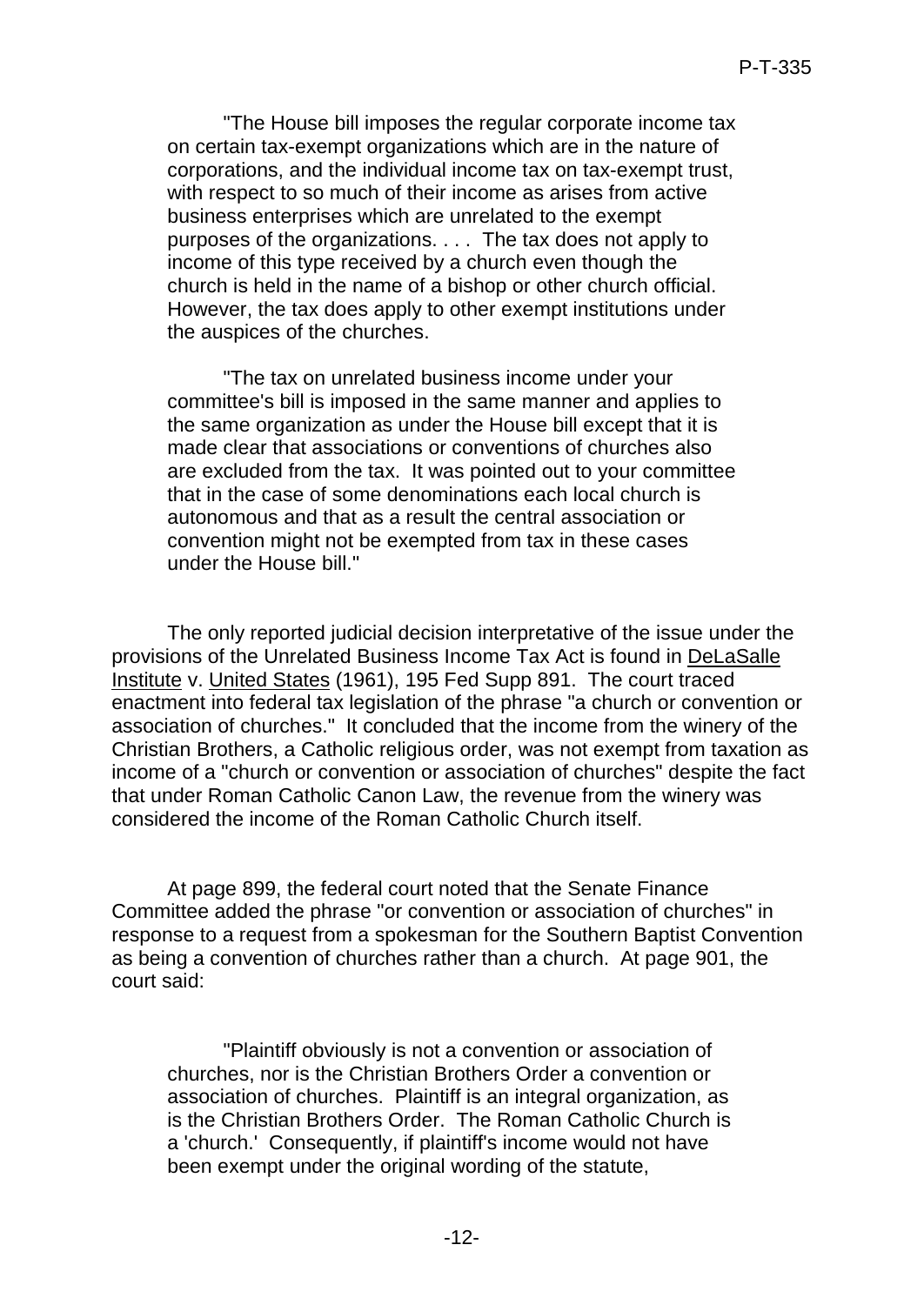exempting 'churches,' it was not made exempt by the Senate Amendment, adding 'conventions or associations of churches.' In fact, I regard the Senate Amendment as merely clarifying language, and making no substantial change whatever."

Further, the court pointed out in DeLaSalle at page 903,

"To exempt churches, one must know what a church is. Congress must either define 'church' or leave the definition to the common meaning and usage of the word; otherwise, Congress would be unable to exempt churches. It would be impractical to accord an exemption to every corporation which asserted itself to be a church. Obviously, Congress did not intend to do this."

What then is a church? From these various Congressional Committee reports it is apparent that nowhere did Congress attempt to explain any precise sense in which it intended to use the word "church" in these laws. It tried to explain the outer limits of its ideas, but not the core which it apparently assumed was a matter of general understanding. In DeLaSalle, again at page 903, the court stated,

"What is a 'church' for purposes of the statute must be interpreted in the light of the common understanding of the word. An organization established to carry out 'church' functions, under the general understanding of the term, is a 'church.' "

Historically and in modern times, a "church" has been defined in two ways: First, a temple or building consecrated to the honor of God and religion; or second, an assembly of persons united by the profession of the same Christian faith, met together for religious worship (Robertson v. Bullions (1850), New York Supreme Court, Fourth Judicial District, 9 Barbour (N.Y.) 64 at 95; Jacobs Law Dictionary (1811) "Church"; Tomlins Law Dictionary (1836) "Church"; Town of Pawlet v. Clark (1815) U.S. Supreme Court, 9 Cranch (13 U.S.) 292 at page 326). Although historically the derivation of the word "church" for the most part came through the Christian religion, in our decision we do not intend to restrict the meaning of the word to any particular faith or denomination.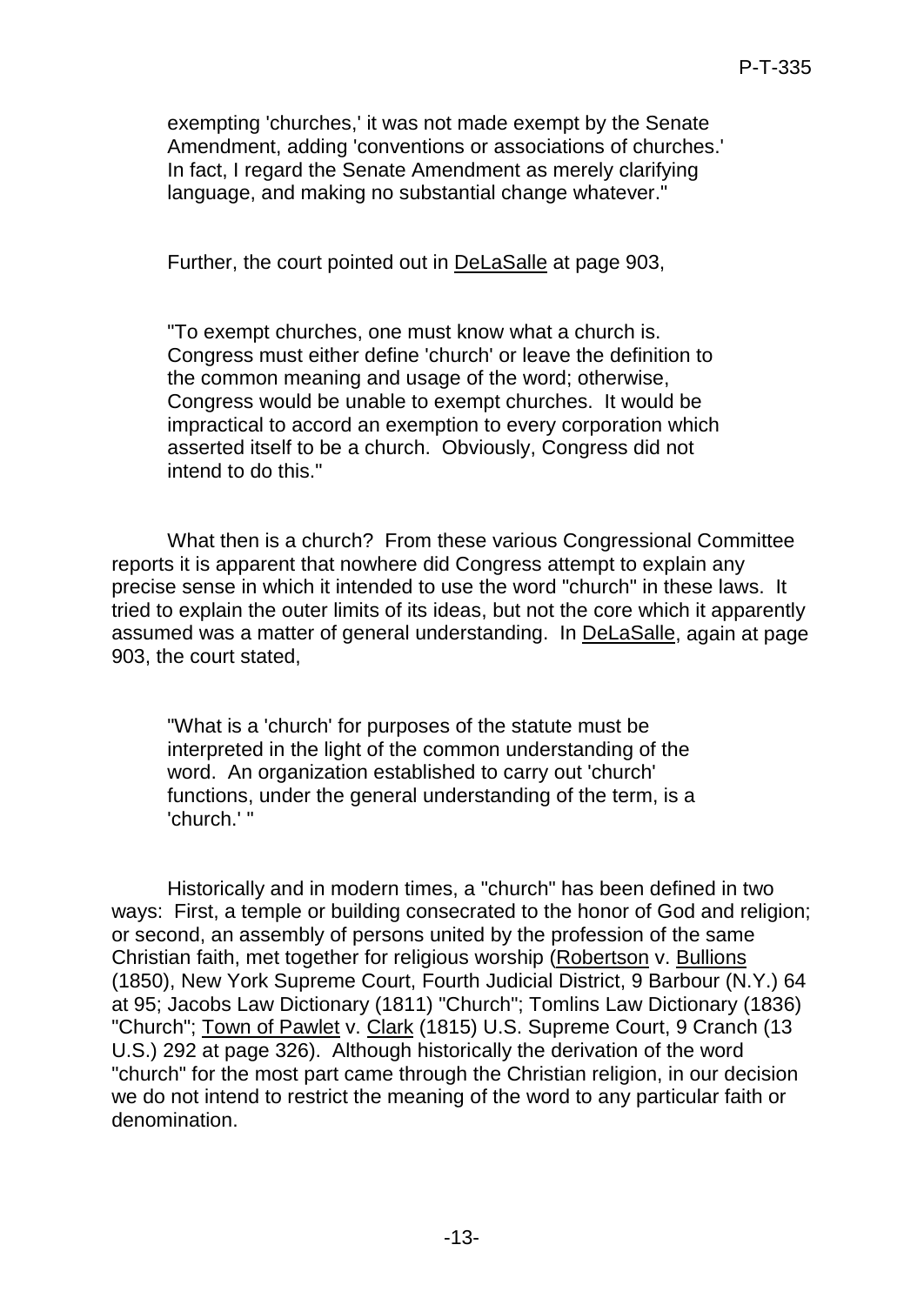While these definitions are of interest, they do not provide sufficient guidance upon which we can base a decision of the meaning of "church" as utilized in section 634.5 of the code. Rather, it is necessary to examine such judicial interpretation as is available.

We return then to a definitive analysis of DeLaSalle Institute v. United States (1961) (supra), as in our opinion it is factually akin and legally determinative of the issue of whether the petitioner qualifies for an exemption as a church. There the plaintiff owned and operated the following:

- (1) A novitiate at which postulants and novices of the Christian Brothers Order were trained to play their part in the Order;
- (2) Certain Catholic schools, at or below high school level;
- (3) Homes for the Brothers, including a home for retired Brothers; and
- (4) A winery and distillery.

The court stated:

"The chapels at plaintiff's parochial schools and novitiate are 'churches.' A corporation which did no more than operate one or more of these would obviously be a 'church' within the meaning of the statutes being interpreted. But plaintiff does much more than this. The operation of the chapels is incidental to plaintiff's principal activities, although very important to plaintiff's members. The tail cannot be permitted to wag the dog. The incidental activities of plaintiff cannot make plaintiff a church.

"Plaintiff's winery may have a chapel for the use of the workers there. Nevertheless, the winery is a winery, not a church. If plaintiff ran the winery only, with an attached and subsidiary chapel, plaintiff would not be a 'church' within the meaning of the statutes here involved.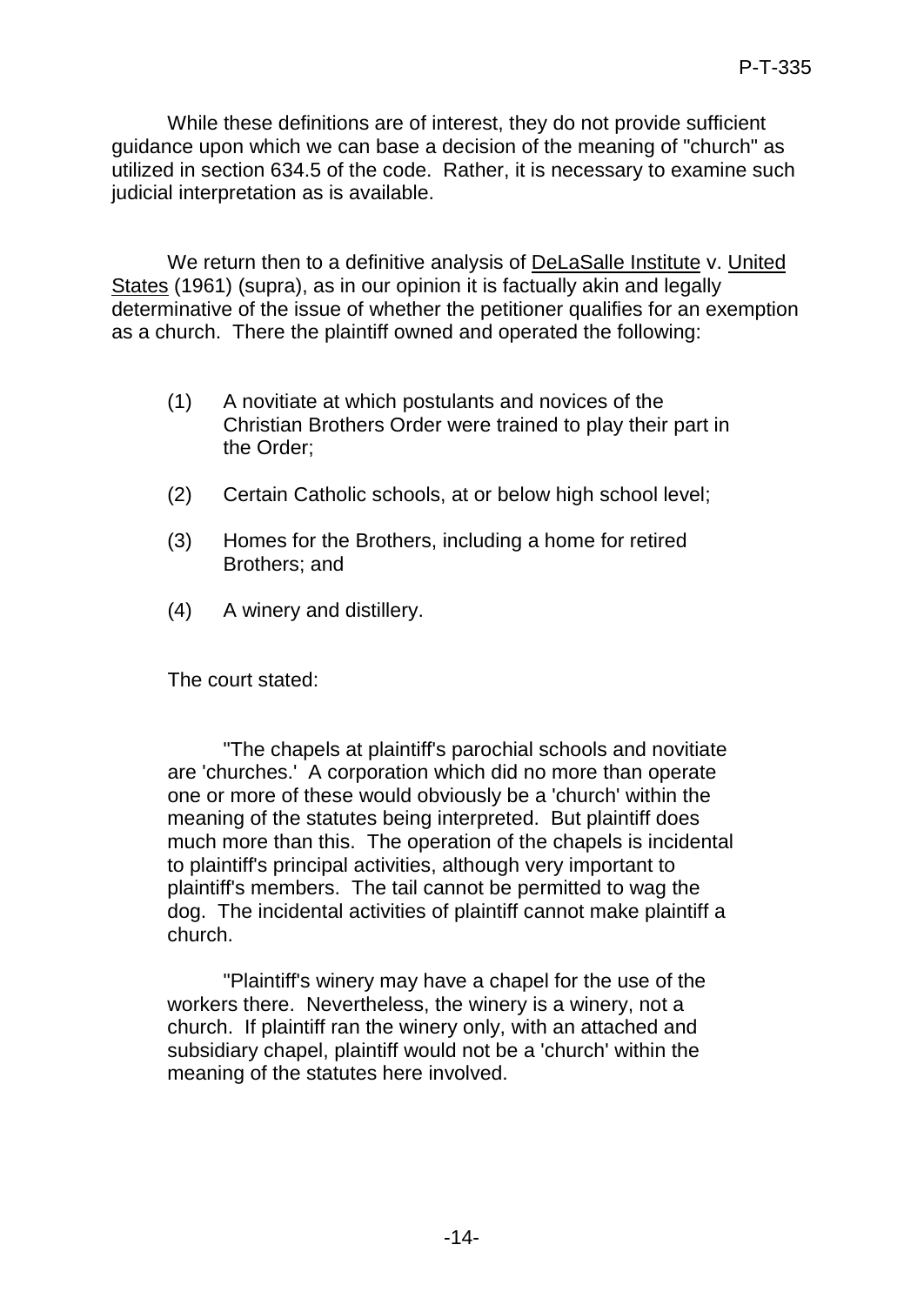"If a giant money-making corporation, such as General Motors, owned a company town, complete with churches, which the company owned and operated, the company would not be a 'church,' If, in its defense operations, the United States owns a town (as it does at Herlong, California) complete with churches, that does not make the United States a church.

"The parochial schools operated by plaintiff are not churches. The chapels at the schools are mere adjuncts of such schools. The religious activities [including dogmatic teaching, moral teaching, etc.] which take place at the schools are not sufficient to work a change of kind, turning the schools into churches. Anyone talking about the schools [plaintiff's witnesses, for example] would refer to them as 'schools' rather than as 'churches.'

"One can conceive of a winery, in which religiously habited monks would be among the workers. These monks might pray frequently, retire to an attached chapel for prayers and meditation according to a regular schedule, seek to convert or enlighten their fellow-workers at every opportunity, and endeavor to think religious thoughts and live by their religious creed at all times. The winery would nonetheless be a winery, and this would be true regardless of the conduct of certain of its employees. By the same token, a school, which has teachers similar to the monks in our hypothetical winery, remains a school.

"The principal activities in the schools operated by plaintiff are scholastic. Even when one considers the religious activities, it should be remembered that they are not necessarily 'church' activities. The legislative history of the statutes under consideration constantly draws the distinction between 'churches' and 'religious organizations under church auspices.' Not all religious activities tend to make an organization a 'church.'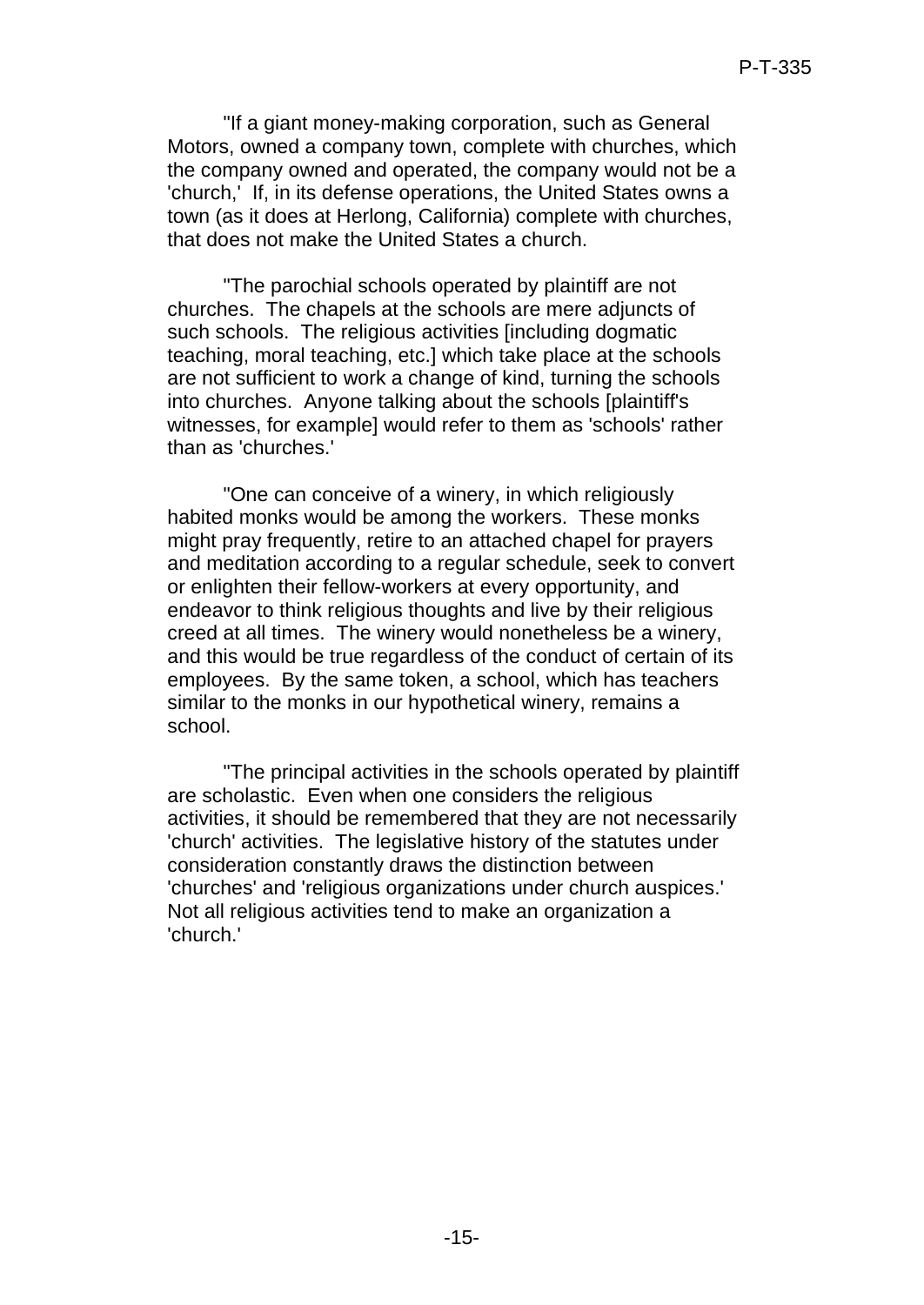"Mr. Lynch's statement to Mr. Johnson on the floor of the House of Representatives is revealing. Mr. Lynch clearly implied that Saint Mary's University, run by Christian Brothers (which, as we have seen, has a chapel and required religion courses], is not a 'church.' The regulations under § 421 of the 1939 Internal Revenue Code state that an incorporated university organized under the auspices of a church (or a convention, etc.) is not exempt. These regulations are reasonable and consistent with the language of the statute and with the legislative history, and should therefore be upheld (C.I.R. v. South Texas Lumber Co., 333 U.S. 496, 68 S.Ct. 695, 92 L.Ed. 831).

"Common sense, besides the legislative history and the regulations, makes it apparent that a university is not a church, even though it may have a chapel and a required religion course three hours a week. What then is the difference between such a university and a parochial school with a chapel and five hours a week required religion course? It is a difference of degree, not sufficiently great to rise to a difference of kind. A school such as plaintiff maintains and operates is not a church, any more than a university is a church."

Applying the sense of the court's decision to the facts of this case, we find that the activities of operating Redwood Camp and Ponderosa Lodge wherein youngsters of elementary, high school, and college age are on a campout, do not make the petitioner a church. A counselor who may conduct a few hours of Bible studies with his group is not performing a church function and does not make the camp and lodge a church.

With respect to the Conference Center there is no question that for three or four months in the summer, church services are performed by the petitioner. However, during the balance of the year services are performed by other organizations. The extent to which family conferences and other conferences are held at the Conference Center, together with the operation of Redwood Camp and Ponderosa Lodge, and also considering the establishment and sale of a subdivision on part of the petitioner's land, leads us to the conclusion that the major functions of the petitioner are not church functions. Hence, the petitioner is not a church within the meaning of section 634.5 of the Unemployment Insurance Code.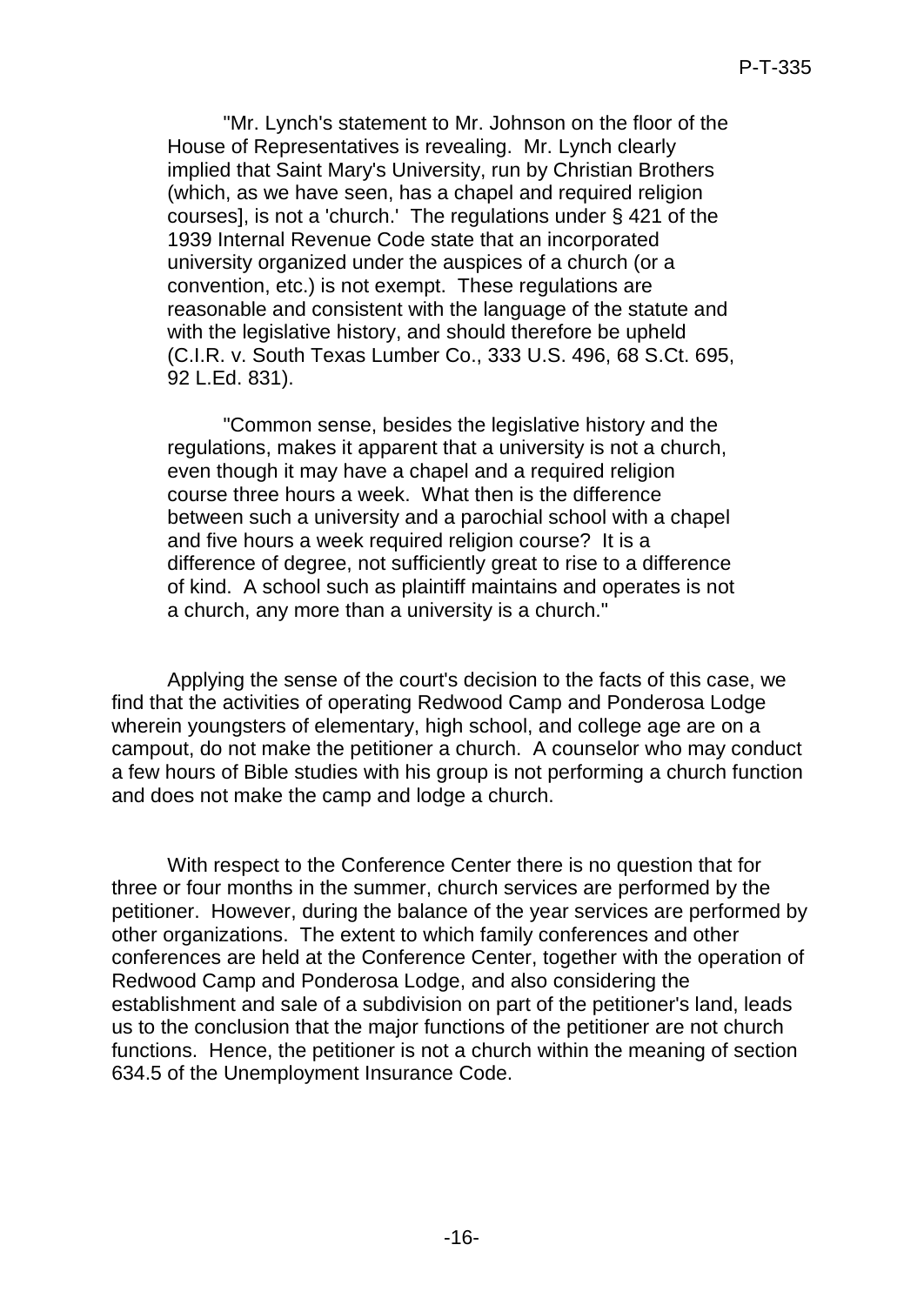# **DECISION**

The decision of the referee is reversed. The petition for a review of the claim for refund is denied.

Sacramento, California, March 22, 1977.

CALIFORNIA UNEMPLOYMENT INSURANCE APPEALS BOARD

DON BLEWETT, Chairperson

MARILYN H. GRACE

HARRY K. GRAFE

RICHARD H. MARRIOTT

DISSENTING - Written Opinion Attached

CARL A. BRITSCHGI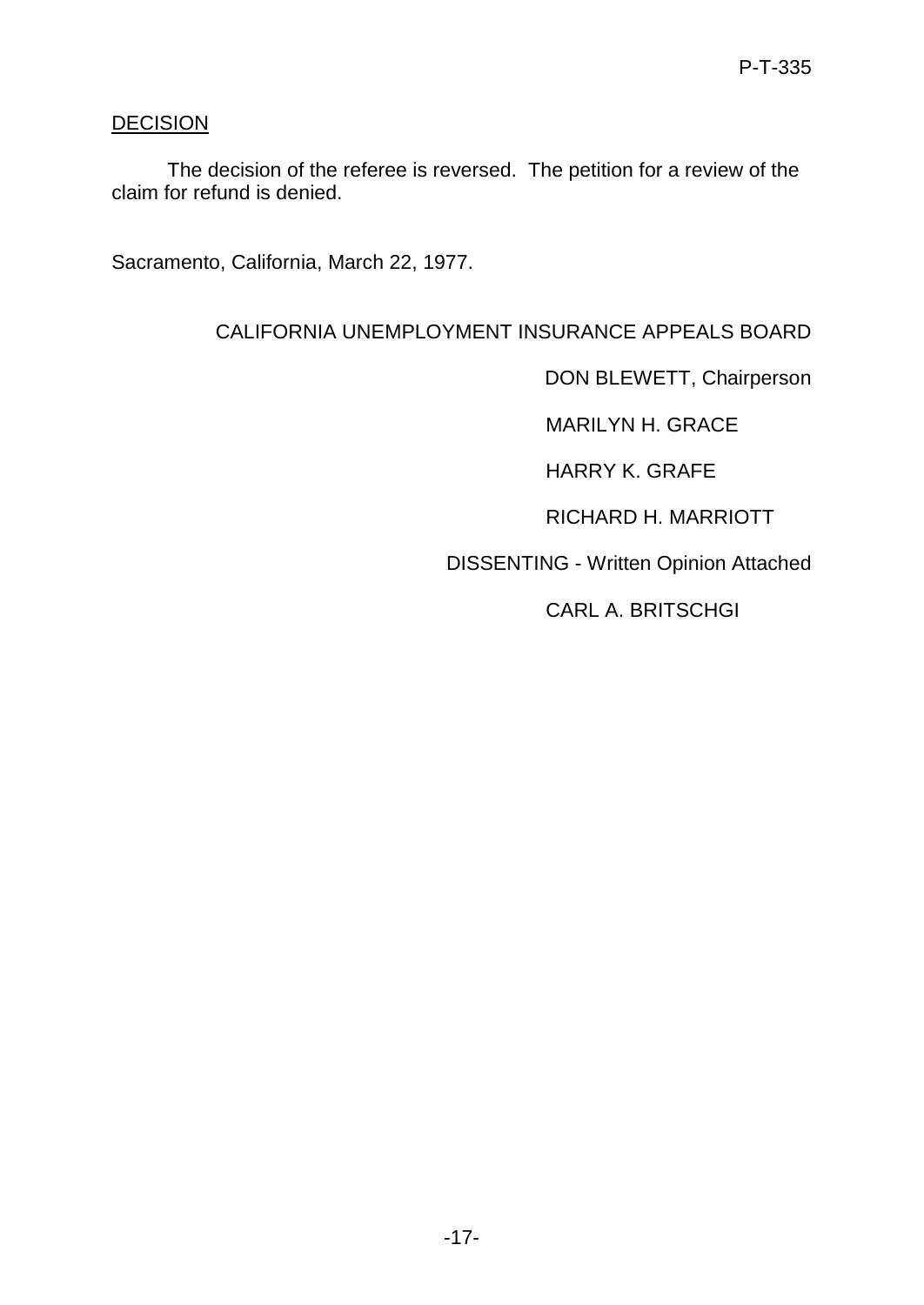# DISSENTING OPINION

I respectfully dissent from the decision of my colleagues.

In this case we are required to define what the term "church" means; a task for which we have received no assistance from either Congress or the Legislature, or the Departments of Labor or Benefit Payments. Neither do we have the alternative that one District Court took of declaring the term too vague to be defined (Guam Power Authority v. Bishop of Guam, 383 Fed. Sup. 476).

I agree with my colleagues that the Legislature had the traditional meaning of the term in mind when it enacted section 634.5. As the majority decision points out on page 13 of its decision, the term has been usually defined in one of two ways: as either a building or an organization. Section 634.5 refers to service in the employ of a church. Therefore, it is obvious, despite the contentions of the Department to the contrary, that the second traditional meaning was contemplated. Thus, a church is an assembly of persons united by the same faith who meet together for religious worship.

The majority decision relies heavily upon the DeLaSalle Institute v. United States, 195 Fed. Sup. 891. In that case the taxpayer conducted extensive and profitable business ventures, and the religious aspects of its work were clearly of secondary importance to the more commercial aspects of its work, particularly the operation of a winery. Here the petitioner does not offer a mere vacation for the public. It provides a place where Christian families can meet to study and understand their religion. Besides Christian fellowship the petitioner offers an ambitious counseling program, devotional activities, and a Sunday School. The sole purpose of the petitioner's existence is to strengthen the participants in their relationship to God and their understanding of Christianity. The secular use of its facilities is strictly prohibited.

Moreover, all who work for the petitioner are required to subscribe to a doctrinal statement of principles, akin to the doctrinal statements of other evangelical churches. Ordained ministers conduct services of various types and celebrate the sacraments of baptism, communion, and marriage. It is a member of the Northern Association of Evangelical Churches, and its executive director is a member of the Santa Cruz Church Association.